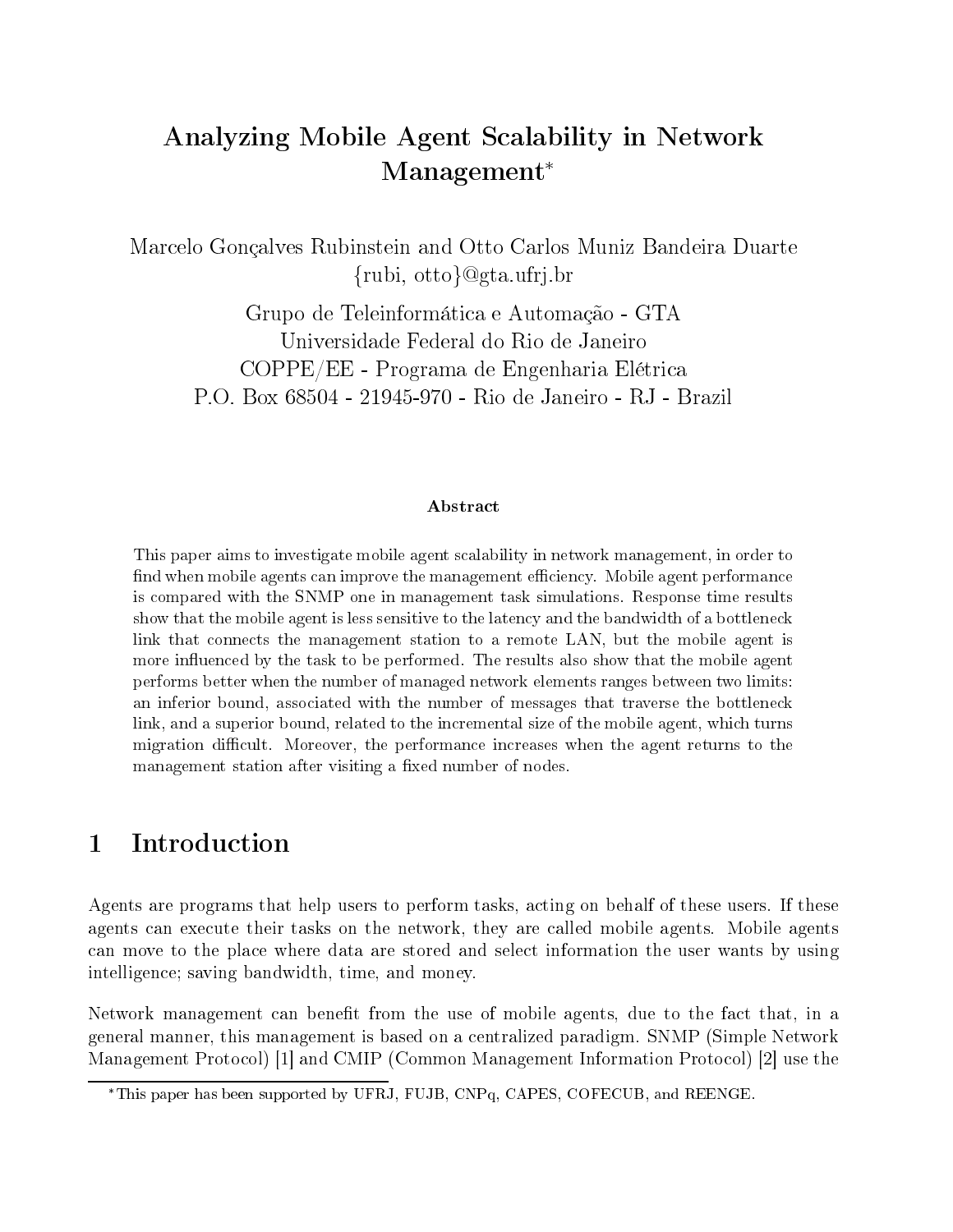client server model on which the manager centralizes information and gives orders to perform repair actions and the agent collects and saves information in a database and executes manager orders. This centralized approach does not scale when the size or the complexity of the network increases and may not work well when there is a point of failure on the network or in the manager. Mobile agents decentralize processing and control, and, as a consequence, reduce  $t$ he management station turn asymchronous agent station turn asymchronous agent  $t$  is a  $t$ (useful when there are unreliable or lossy links), distribute processing load, and increase the flexibility of the management agents' behavior.

Research activities related to mobile code in network management are still recent [3]. Management by Delegation (MbD) [4] has been the first paradigm to address decentralization and automation of management tasks by dynamically delegating management functions to agents Mobile agent applications in the OSI functional areas of network management are being de veloped by Pagurek et al. [5]. They have implemented a code mobility infrastructure and a suite of simple tools that interact with agents located on network components. Baldi et al. [6] evaluate the tradeoffs of mobile code design paradigms in network management applications by developing a quantitative model for traditional and mobile code design of management func tionalities. Morin et al. [7] implement a management architecture that consists of a server and several managers communicating with SNMP agents located on the managed network elements They perform measurements of bandwidth utilization for this architecture on an Ethernet LAN while Rubinstein and Duarte [8] simulate management tasks performed by mobile agents and SNMP ones, comparing both the approaches, on topologies similar in shape to the Internet.

This paper aims to investigate mobile agent scalability in network management. We analyze the performance of a management system and compare mobile agent and SNMP approaches The performance is evaluated for: the latency and the data rate of the link that connects the management station to the managed LAN, the initial size of mobile agent, the task to be performed, and the gain due to the unload procedure of the mobile agent after visiting a fixed number of nodes

This paper is organized as follows. Section 2 describes currently network management systems. Section 3 presents simulation results concerning the applicability of mobile agents in performing management tasks. At last, concluding remarks are presented in Section 4.

# Network Management Systems

Currently, most network management systems are centralized, but some steps towards decentralization have already been taken and new decentralized approaches are also being devel oped [9].

SNMP and CMIP protocols, proposed by the Internet Engineering Task Force (IETF) and the International Organization for Standardization ISO are based on the client server model on which the management station acts as a client that provides a user interface to the network manager and interacts with agents, which are servers that manage remote access to their local information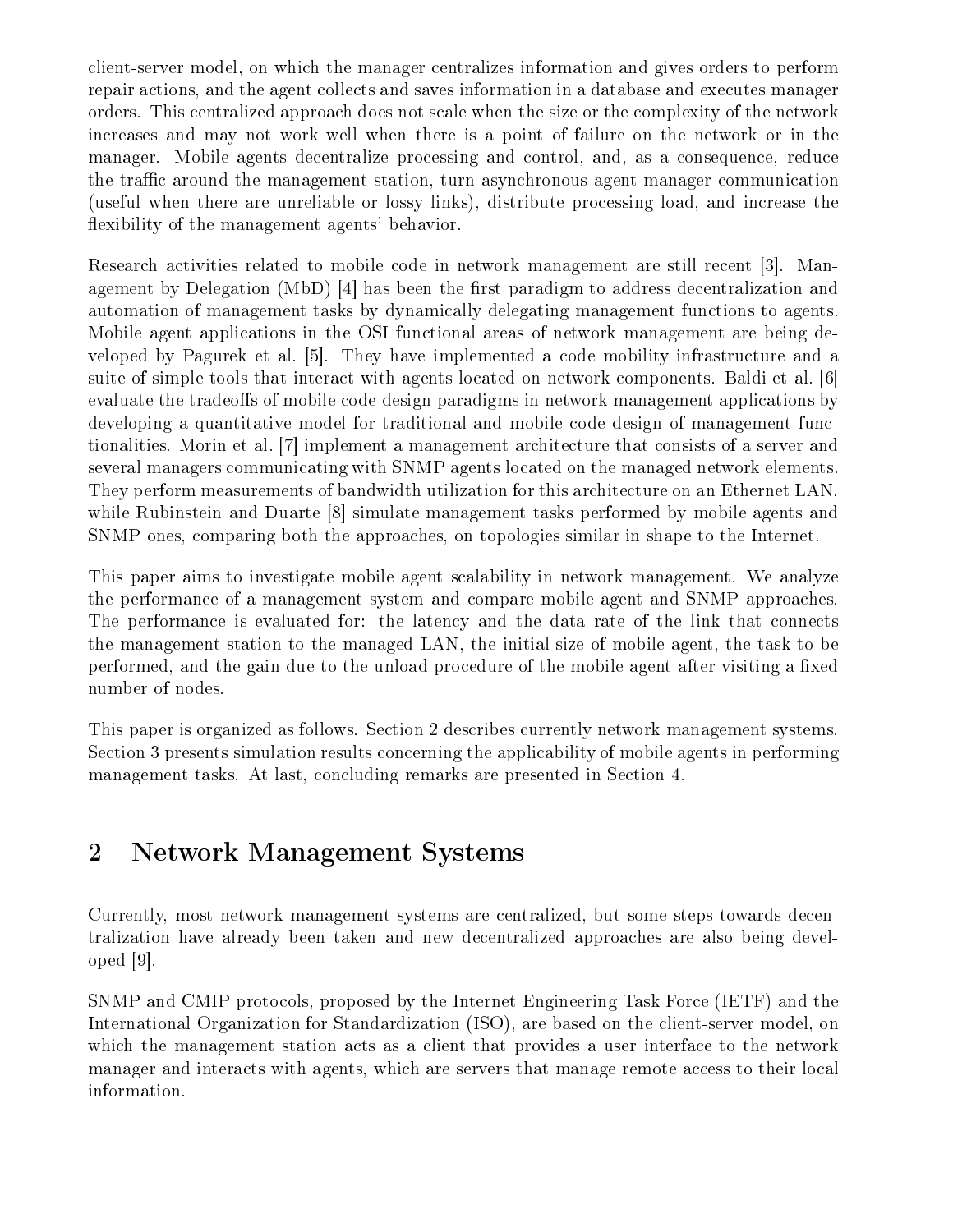IETF and ISO have taken some steps towards decentralization. In event notification, SNMP agents notify the management station upon the occurrence of a few signicant events by using traps, i.e., messages sent without an explicit request from the management station. The ISO approach uses more complex agents that have higher processing capacity. In both cases, the agent is only responsible for the notification of an event. SNMPv2 adopts a decentralized approach where there are multiple top level management stations the management servers Each such server is responsible for managing agents, but it can delegate responsibility to an intermediate manager. The intermediate manager, also called proxy agent, plays the role of a manager in order to monitor and control the agents under its responsibility-the and it also plays the role of an agent to provide information and accept control from a higher level management server. SNMPv3 makes additional minor functional changes to the SNMPv2 and incorporates a new security approach [1]. IETF has also proposed RMON (Remote MONitoring) [10] that uses network monitoring devices called monitors or probes. By monitoring packet traffic and analyzing the headers, the probes provide information about links, connections among stations, traffic patterns, and status of network nodes. A probe can detect failures, misbehaviors, and identify complex events even when not in contact with the management station

New decentralized architectures are also being developed and some of them use mobile agents to decentralize processing and control from the management station

#### $2.1\,$ Network Management Using Mobile Agents

Mobile agents are created to perform their tasks in different network computers. A mobile agent can interrupt its execution and migrate from a machine to another, carrying data about agent
s state that include information obtained from previous task executions As the number of visited nodes grows, mobile agent size also increases, turning migration harder. One possible solution to this problem is to visit a fixed number of nodes, return or send all data to the agent home (reducing mobile agent size), and continue the task on the remaining nodes (Section 3.4). The initial size of a mobile agent also affects agent performance because the larger the size, the more difficult the migration (Section 3.2). This initial size depends on the task to be carried out (Section 3.3) and on the language used to implement it.

Lots of advantages  $\lceil 1 \rceil$  may justify agent utilization in network management, such as:

- $R$ educed cost since management functions require the transfer of a great volume of a great volume of a great volume of a great volume of a great volume of a great volume of a great volume of a great volume of a great vol data on the network, it may be better to send an agent to perform the task directly on management agents, where data are stored. Thus, the agent can filter and select just the relevant information and transmit them to the management station.
- Asynchronous processing an agent can be sent through the network to perform tasks on other nodes and while the agent is out of its home node this node can be out of operation
- Distributed processing low capacity computers can be eciently used in order to per form simple management tasks, distributing processing previously concentrated on the management station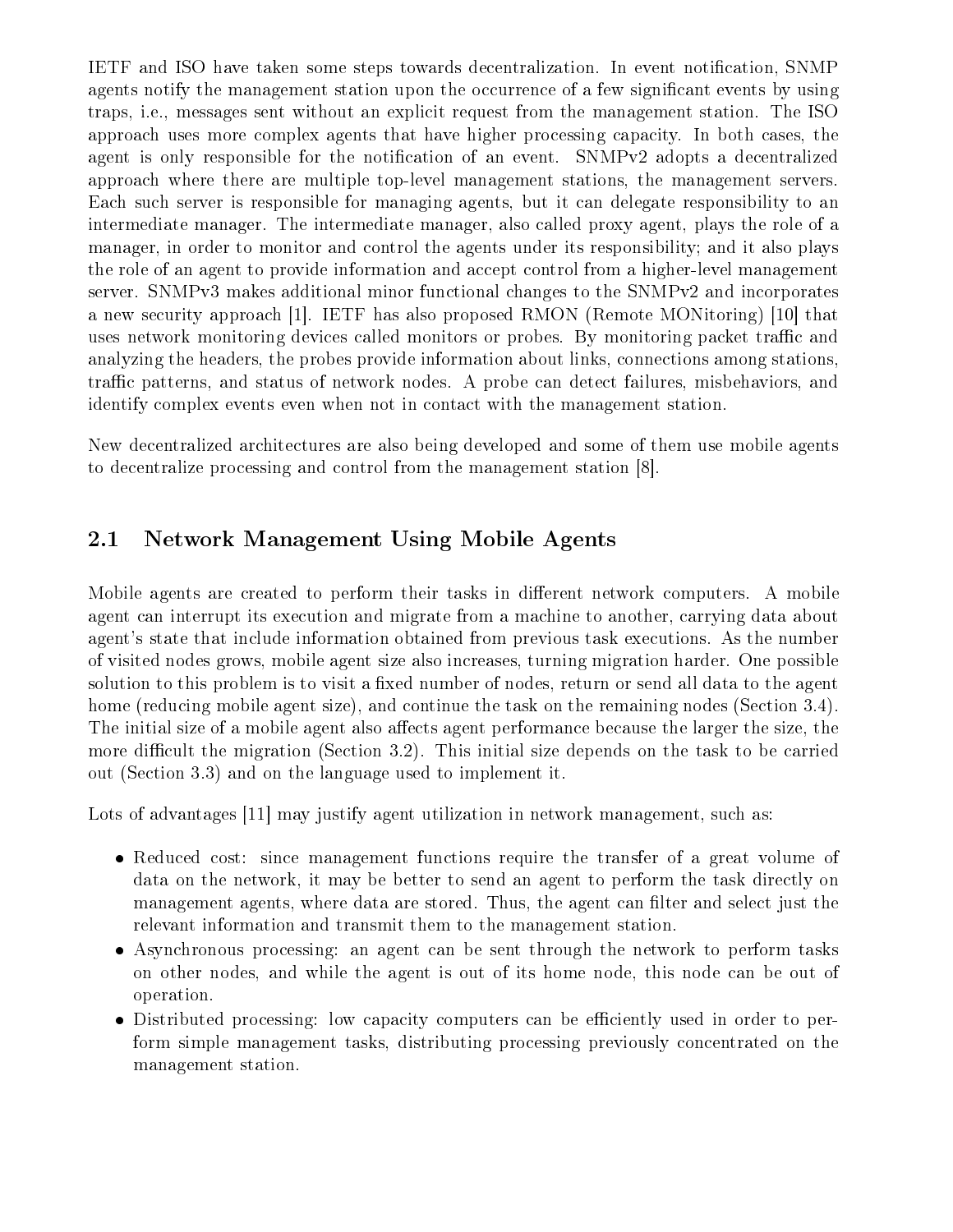Flexibility a new behavior for the management agents can be determined by the man agement station by sending a mobile agent with a new execution code, substituting in

For the SNMP, network management does not scale when the size or the complexity of the network increases because of the centralized processing and control. Mobile agents can be used in order to solve this problem and it is important to investigate when they improve the management efficiency.

#### 3 Simulation Results

The applicability of mobile agents in carrying out network management tasks is assessed by comparing the mobile agent performance with the SNMP one. The topology used in these simulations consists of a LAN of Managed Network Elements (MNEs) connected to the management station by a bottleneck link called  $l$  (Figure 1). For the Ethernet LAN, the number of nodes is 250, the data rate is 10 Mbps, and the latency is 10  $\mu$ s. The considered performance parameters are bandwidth consumption on link  $l$ , evaluated by the number of bytes transmitted and received by a management station and response time in retrieving SNMP variables  $\blacksquare$ 



Figure 1: Topology used in all simulations.

The Network Simulator NS is used in this paper This discrete event simulator provides several implemented protocols and mechanisms to simulate computer networks with node and link abstractions. In these simulations, we have used UDP and Ethernet implemented functions, but some UDP modules of the NS have had to be modified in order to effectively receive a packet, sending it to the next layer

The simulation model assumes that links and nodes have no load links are error free and processing time in application layer is not taken into account UDP is used in all simulations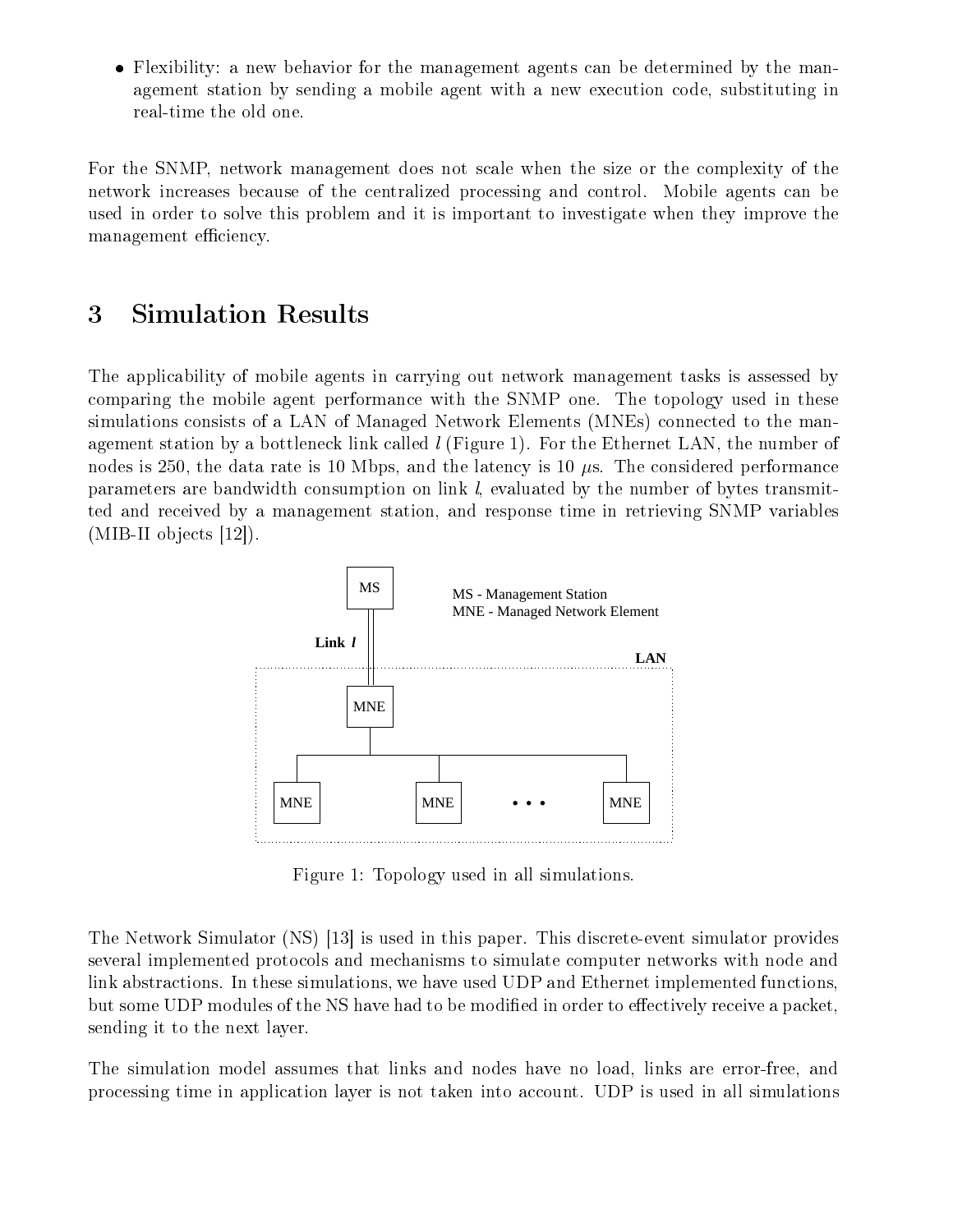and UDP and IP headers are also considered. The Maximum Transmission Unit (MTU) used for all links is  $1500$  bytes, therefore, there is no fragmentation of SNMP messages since they are small. Every request/response of a variable is sent on a different message.

SNMP sends requests to all elements to be managed (one after receiving the response from the other- the mobile agent goes to an element to be managed gathers the variable and visits all other elements. After finishing, the mobile agent returns to the management station.

Various experiments are carried out in order to evaluate the effect on management performance of: the latency and the data rate of the link  $l$ , the initial size of mobile agent, the task to be performed, and the gain due to the unload procedure of the mobile agent after visiting a fixed number of nodes

#### $3.1$ Effect of the Latency and Data Rate of the Link  $l$

In this section, we evaluate the effect of the latency and data rate of the link  $l$ , when retrieving an SNMP variable named *if In Errors*, which denotes the number of received packets discarded because of errors, from interfaces of LAN stations. Three different values for the latency and the data rate of the link l are used, as in Table 1, and the mobile agent size is  $5 \text{ kbytes.}$ 

|       | Link l Values   Latency (ms)   Data Rate (Mbps) |
|-------|-------------------------------------------------|
|       |                                                 |
|       |                                                 |
| $v_2$ |                                                 |

Table 1: Values for the latency and the data rate of the link l.



Figure 2: Response time for the SNMP.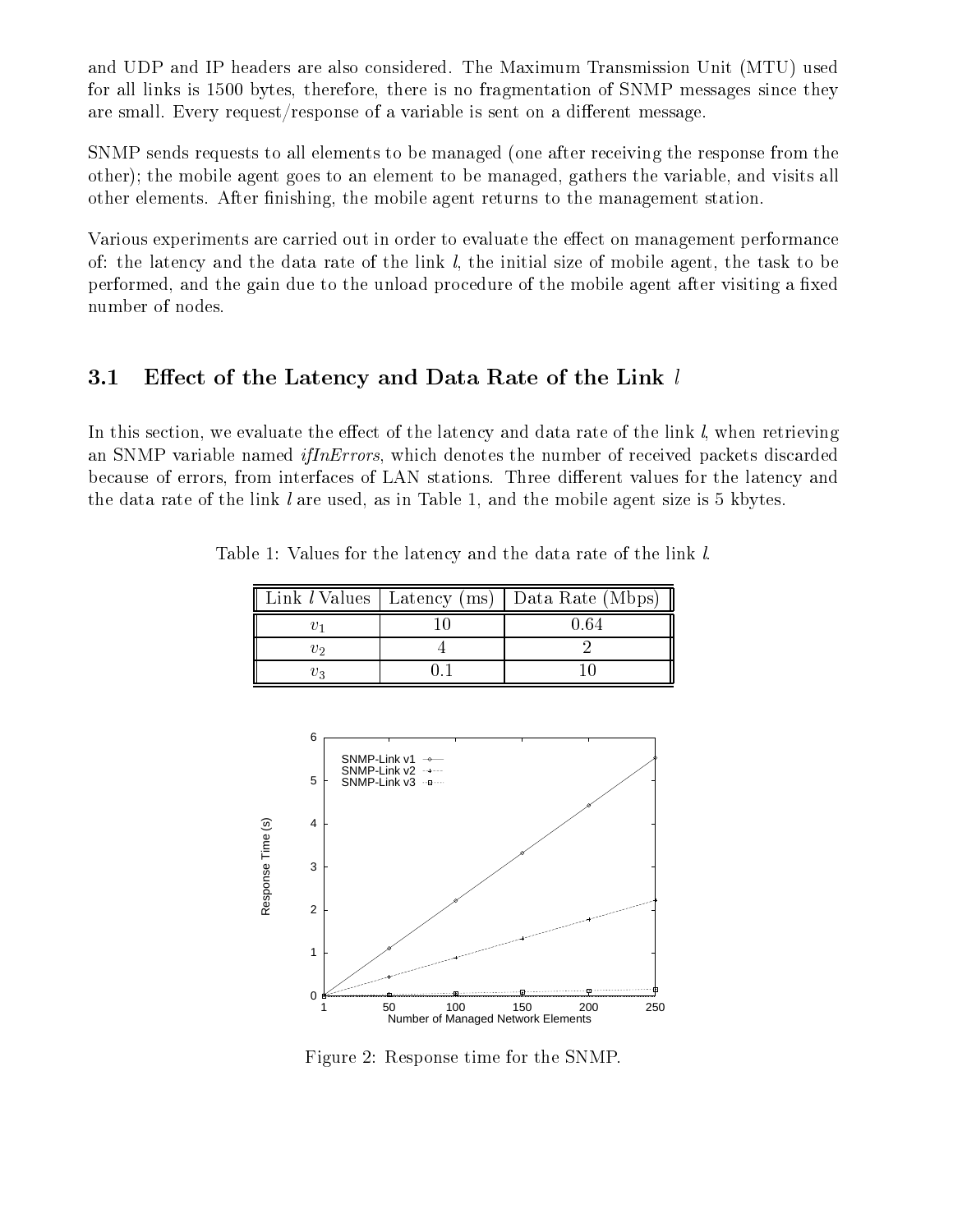

Figure 3: Response time for the mobile agent.

Figure 3 shows that mobile agent's behavior does not change significantly with the topology, but for the SNMP, the difference of performance among response times for the three topologies increases faster when the number of MNEs is large (Figure 2), due to the fact that  $S\text{NMP}$ packets traverse oftentimes the link  $l$ . Response time for the SNMP grows approximately linearly with the number of MNEs. For the mobile agent, the response time increases faster when the number of MNEs grows, due to the incremental size of the mobile agent. For the link  $\mathcal{O}$  . The SNMP performs better than the mobile agent mainly because than the link latency is a set of link latency of  $\mathcal{O}$ is small, but for the link  $v_1$ , the mobile agent has a smaller response time since the link latency is large. If the latency is medium (link  $v_2$ ), the mobile agent performs better when the number of MNEs ranges between two limits (Section 3.2).

### 3.2 Effect of the Initial Size of Mobile Agent

The effect of the initial size of mobile agent is also analyzed for a link l value equal to  $v_2$ (Table 1). Five different initial sizes of mobile agent are used  $(1, 3, 5, 7, 5)$  and 9 kbytes). The task is the same of the previous experiment

For a small number of MNEs, the SNMP uses fewer bytes than the mobile agent to perform the task, but as the number of MNEs increases, the overhead associated with several retrievals (PDU GetRequest, UDP, and IP's headers) turns mobile agent utilization more suitable (Figure 4). As mobile agent size increases, the number of bytes associated with the management station increases proportionally. For the response time, as the number of MNEs increases, the performance difference among the various mobile agent sizes increases faster (Figure 5). Analyzing the curves MA kB and SNMP for a small number of MNEs the mobile agent performs better, but when the number of MNEs is greater than 200, SNMP performance is better since the mobile agent size is significant.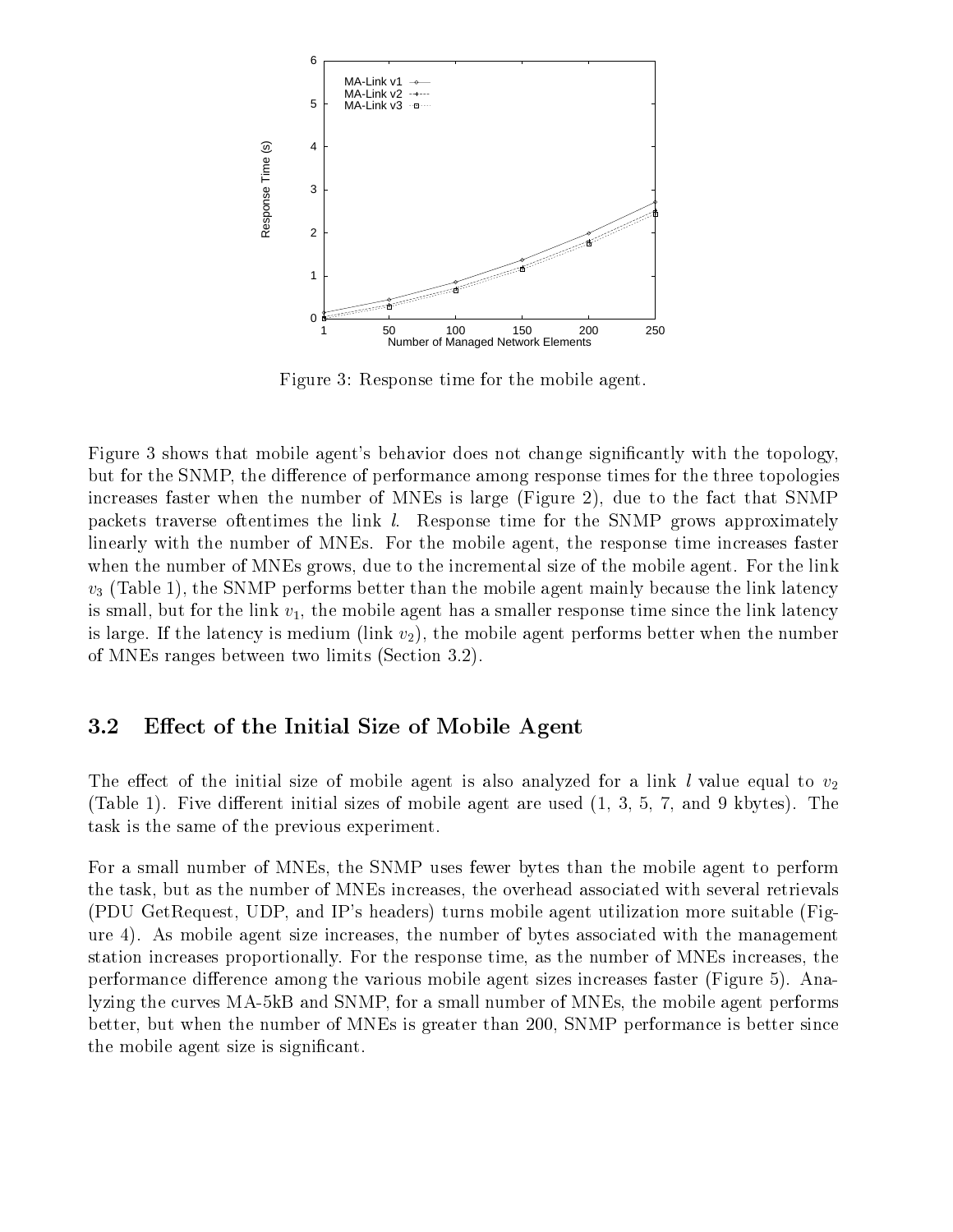

Figure 4: Number of bytes for different mobile agent sizes.



Figure 5: Response time for different mobile agent sizes.

### 3.3 Effect of the Task to Be Performed

An analysis related to mobile agent and SNMP's behavior for different tasks is performed. The same tasks are used tasks are used in previous sections-weighted in previous sections-weighted to  $\mu$ the retrieval of the SNMP variable named sysContact, which is the name of contact person and how to contact the stag them called to contact to the SNMP variable called system is  $\rho$  is also to the SNMP variable called sys textual description of the system. Request and response packet sizes for the tasks, including all overhead (PDU GetRequest/GetResponse, UDP, and IP headers) are in Table 2. The link l value is the same of the previous experiment and the mobile agent size is kbytes

Figure 6 shows that the number of bytes varies with the task to be performed because the greater the number of bytes of every request/response, the larger the total number of bytes transmitted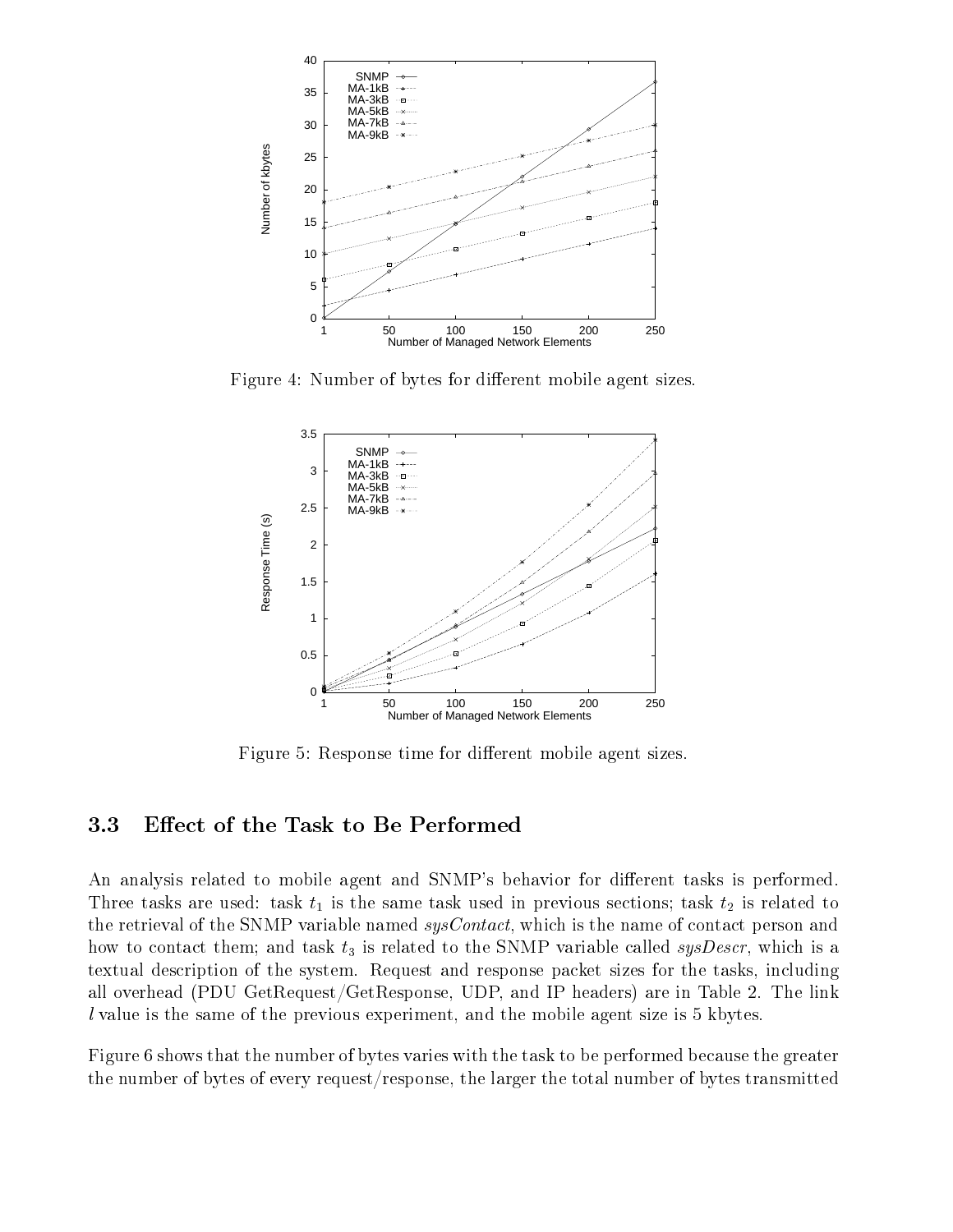| Task   Request (bytes) | Response (bytes) |
|------------------------|------------------|
|                        |                  |
|                        |                  |
|                        |                  |

Table 2: Request and response packet sizes for the tasks.



Figure 6: Number of bytes for different tasks.



Figure 7: Response time for different tasks.

and received by the management station. All mobile agent curves start at 10 kbytes since agents traverse the bottleneck link two times and their initial size is 5 kbytes. In Figure 7, response time varies in a different way when using the mobile agent or the SNMP. For the SNMP, the task does not have a great influence due to the fact that the number of bytes exchanged between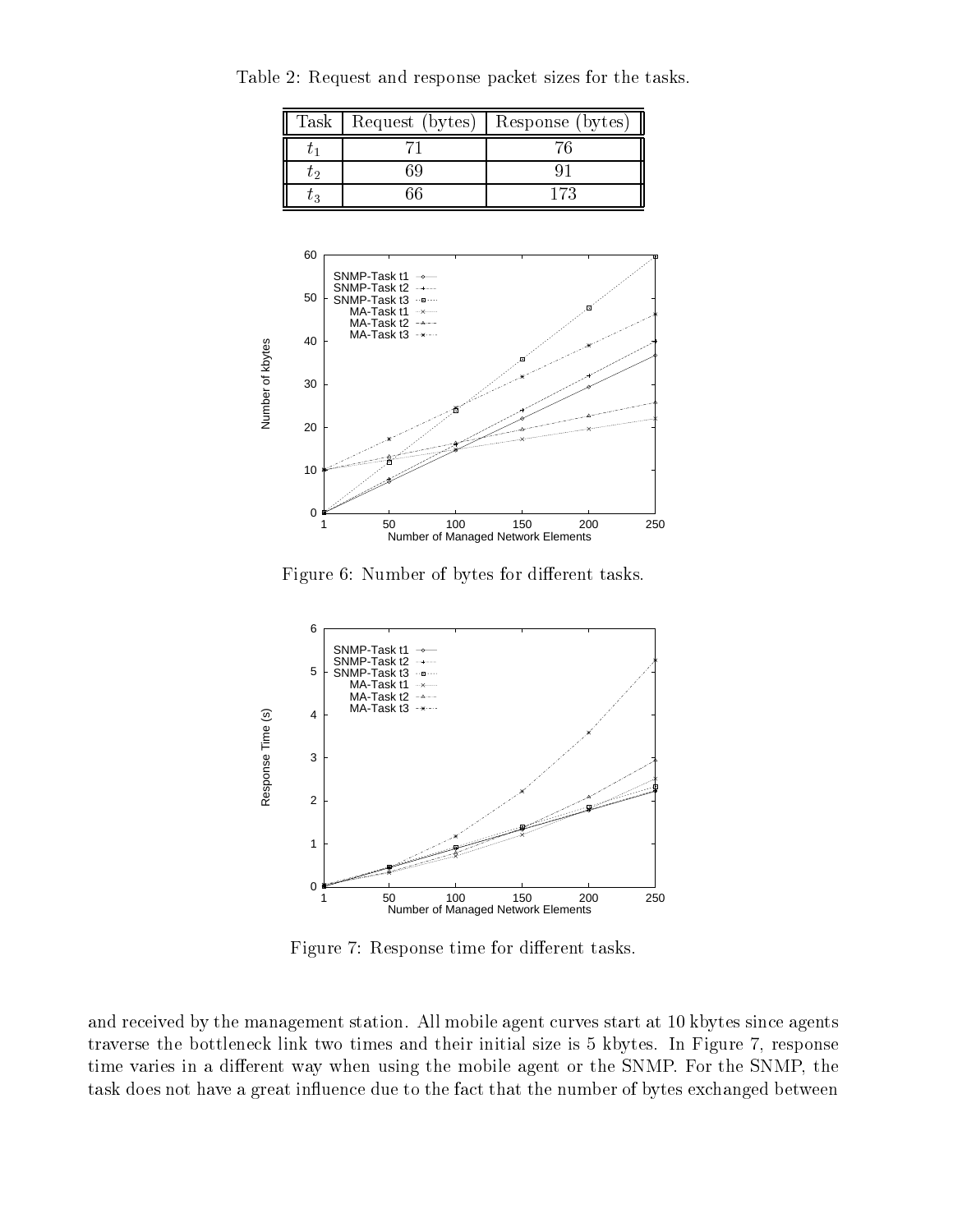the management station and the MNES is small-the mobile and the mobile agent as the mobile as the number of exchanged by the response time also increases the response time also increases since the response time also increases since the response time also increases the response time also increases the response time also increase the mobile agent will move with higher difficulty.

#### 3.4 Effect of Returning to the Management Station

It has been shown in the previous sections that the mobile agent size increases with the number of visited nodes and, as a consequence, migration becomes difficult. In this section, we evaluate the performance gain of the strategy of returning to the management station when the mobile agent size becomes large. The simulations consider that the mobile agent visits a fixed "number" of nodes per trip", i.e., the number of visited MNEs before returning to the management station to "unload". The considered tasks are the three previous ones but their purpose is to retrieve the variables from all  $250$  MNEs. The link l value and the mobile agent size are the same of the previous experiment. The number of visited nodes per trip varies from  $1$  to  $250$ .



Figure 8: Response time when returning to the management station.

Figure 8 shows that the response time decreases sharply when the number of elements managed per trip is small since the agent visits few nodes and returns to the management station. As the number of nodes visited per trip goes on increasing, response time decreases up to a point when it starts to increase due to agent migration difficulty related to the agent size. The "optimum point varies with the task-then the tasker of with  $\{a\}$  visiting to the nodes and the then return  $\bigcap$  or the  $\bigcap$ management station provides the best result while for the best result  $\eta$  , while for the number of nodes to be visited per trip. For the number of bytes, it decreases when the number of elements managed per trip increases, as in Figure 9, because the more the mobile agent returns to the management station, the larger the number of bytes transmitted and received by this station.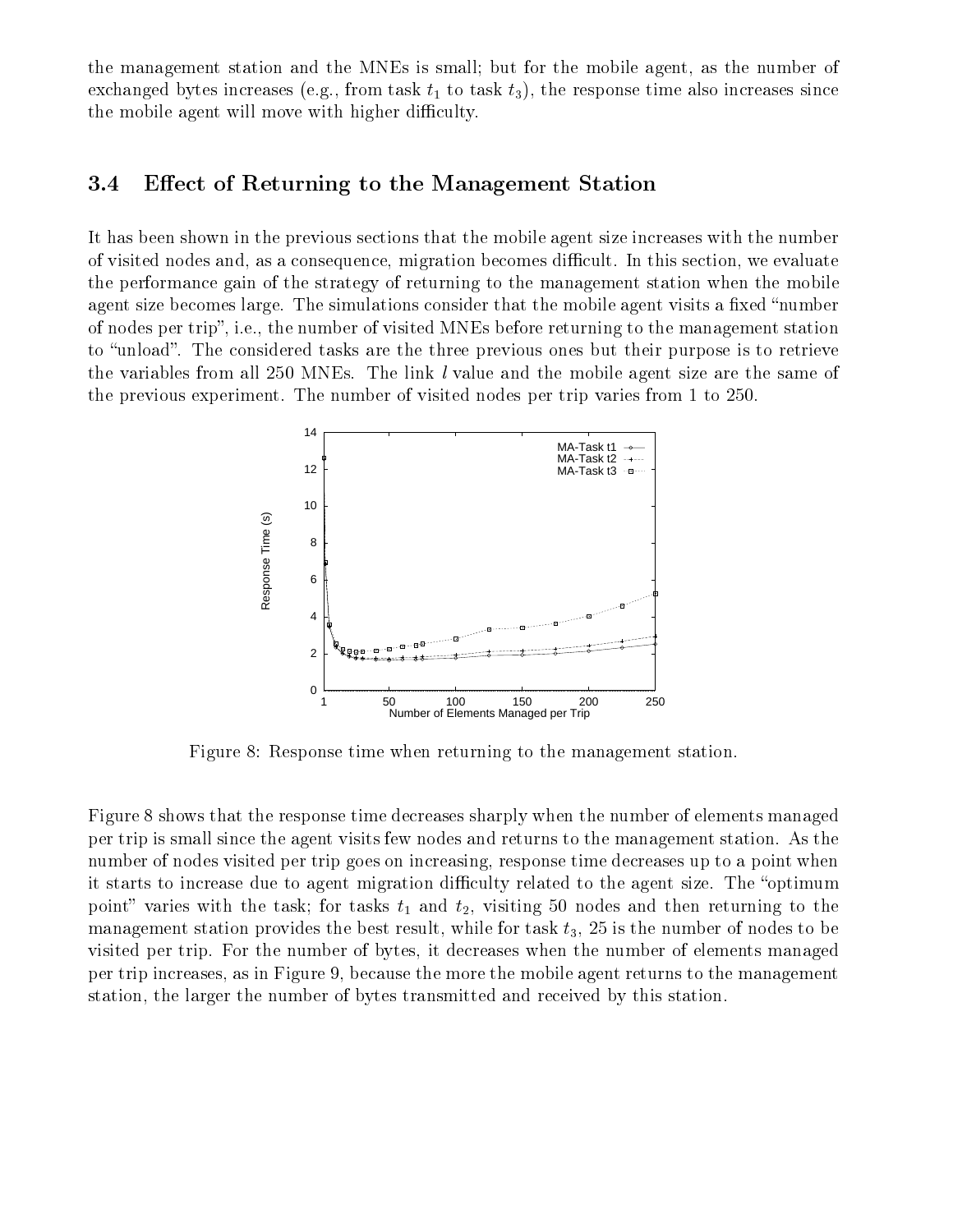

Figure 9: Number of bytes when returning to the management station.

## Conclusion

This paper has analyzed the scalability of mobile agents in network management tasks. The performance of mobile agents has been compared with the SNMP one in several simulations

Response time results show that the mobile agent is less sensitive to the latency and the bandwidth of the bottleneck link that connects the management station to the remote LAN due to the fact that SNMP packets traverse oftentimes the bottleneck link, but it is more influenced by the task to be performed, since, for the SNMP, the number of bytes exchanged between the management station and the managed network elements is small The results also show that the mobile agent performs better than the SNMP when the number of managed network elements ranges between two limits: an inferior bound, associated with the number of messages that traverse the bottleneck link, and a superior bound, related to the incremental size of mobile agent, which turns migration difficult. Moreover, the mobile agent performance increases when the agent returns to the management station, after visiting a fixed number of nodes. For the number of bytes, the mobile agent performs better than the SNMP when the number of managed network elements exceeds a value related to the overhead of several SNMP retrievals

We conclude that the mobile agent paradigm significantly improves the network management performance when most of the agent movement is inside high bandwidth LANs- in other words when only a small percentage of the agent movement concerns the management station and wide area links that are bottlenecks